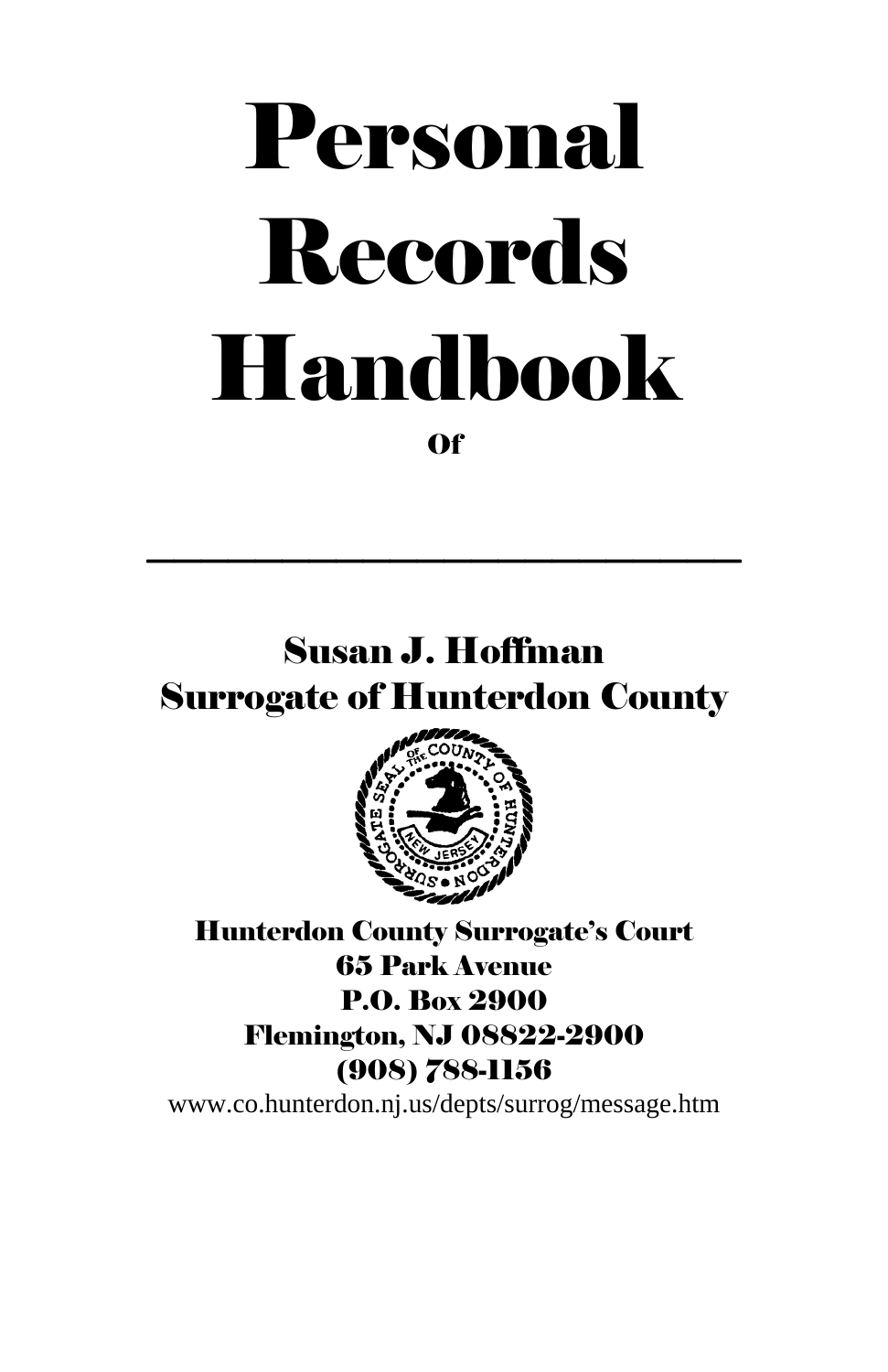

# Susan J. Hoffman Surrogate

It is my pleasure to provide this Personal Records Handbook which will be of assistance to your family and friends.

After you have carefully recorded the necessary information, advise your executor and/or your loved ones of its existence and where it is kept. It should be readily available. If you have any questions please do not hesitate to contact my office at (908)788-1156.

Sincerely,

Susannosomman

 Susan J. Hoffman, Surrogate Hunterdon County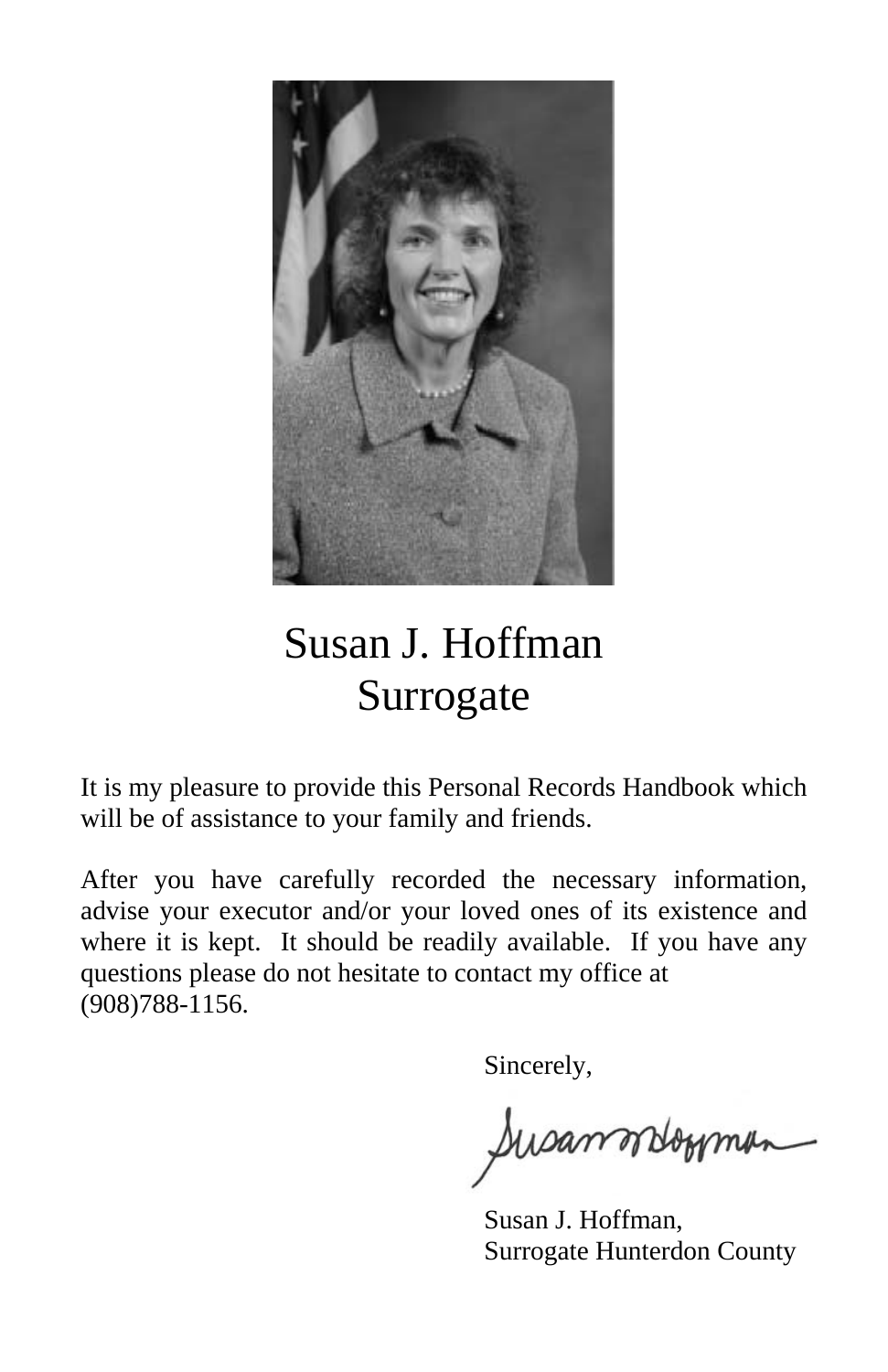### General Information

| <b>Name:</b>                                                                                           |  |  |  |  |  |
|--------------------------------------------------------------------------------------------------------|--|--|--|--|--|
| <b>Also Known As:</b>                                                                                  |  |  |  |  |  |
| <b>Maiden Name:</b>                                                                                    |  |  |  |  |  |
| Date of Birth:                                                                                         |  |  |  |  |  |
| <b>I was born</b> (City, State)                                                                        |  |  |  |  |  |
| My mother's name:                                                                                      |  |  |  |  |  |
| My father's name:                                                                                      |  |  |  |  |  |
| I have a<br>birth certificate                                                                          |  |  |  |  |  |
| It is kept in or at:                                                                                   |  |  |  |  |  |
| My Social Security Number is: ________________________                                                 |  |  |  |  |  |
| <b>Marital or Civil Union Information</b><br>I was married or joined via civil union in (City, State): |  |  |  |  |  |
|                                                                                                        |  |  |  |  |  |
| My marriage or civil union certificate is located in:                                                  |  |  |  |  |  |
| I am or have been divorced: YES________                                                                |  |  |  |  |  |
| Date: Where: Where:                                                                                    |  |  |  |  |  |
| <b>Military History</b>                                                                                |  |  |  |  |  |
| I served in the Armed Forces: YES__________ NO_______                                                  |  |  |  |  |  |
| Dates of Service:                                                                                      |  |  |  |  |  |
| <b>Serial Number</b>                                                                                   |  |  |  |  |  |
| Discharge papers are kept:                                                                             |  |  |  |  |  |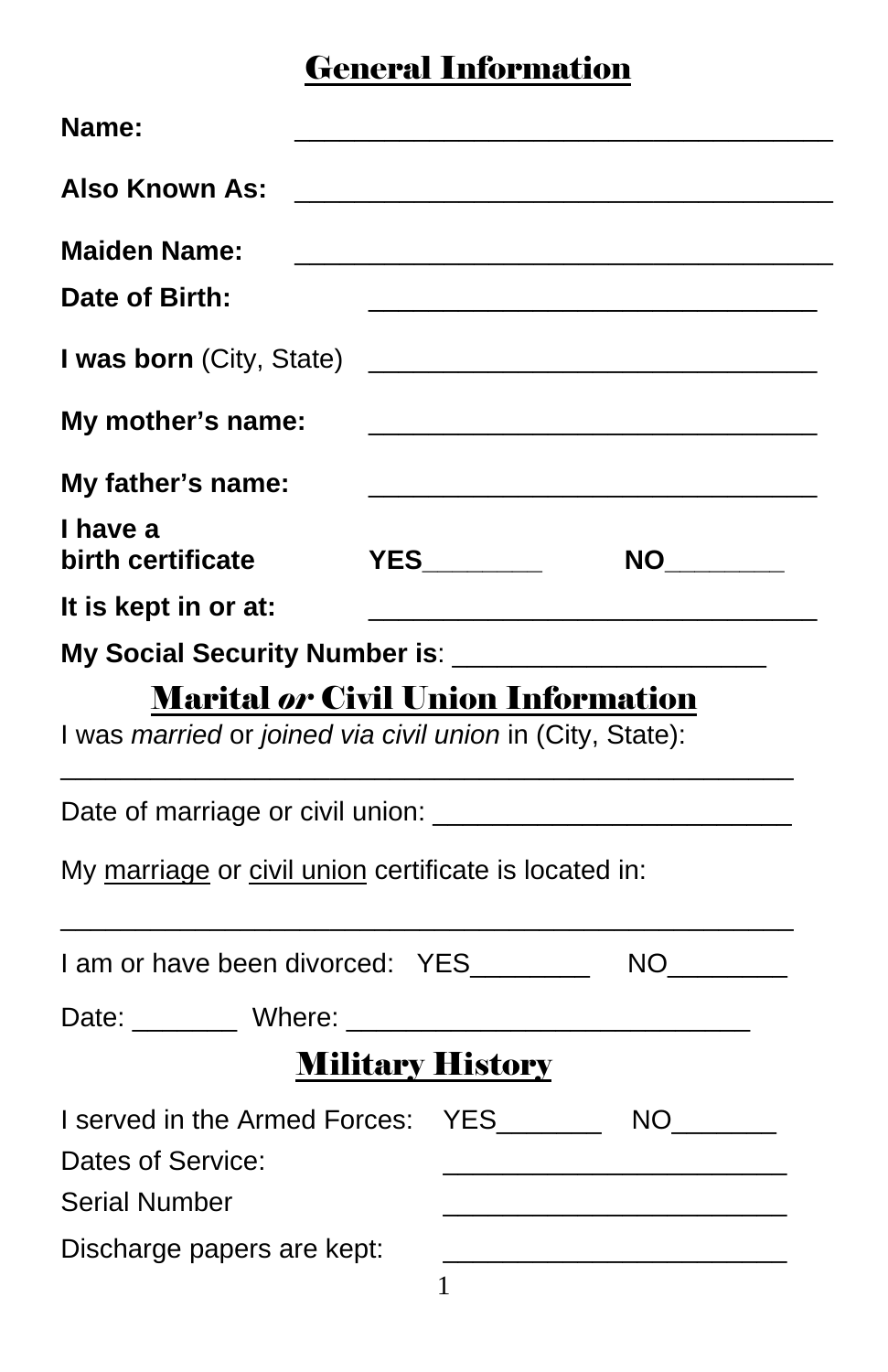## **Residence**

| I reside at                                                                                                      |                                                  |
|------------------------------------------------------------------------------------------------------------------|--------------------------------------------------|
|                                                                                                                  |                                                  |
| I own _______ my residence.                                                                                      | I rent _________.                                |
|                                                                                                                  | My landlord is                                   |
| uwwwwwwwwwwwww.<br>Title is _____ in my name only<br>in Joint name with:                                         | __________________<br>I send my rent payment to: |
|                                                                                                                  |                                                  |
| There IS _______ IS NOT_____<br>a mortgage on the property.                                                      | Amount of my rent:<br>$\sim$ $\sim$              |
| Mortgage is held by:                                                                                             |                                                  |
| the control of the control of the control of the control of<br><u> 1989 - Johann Barbara, martxa alemaniar a</u> | My security deposit is:<br>$\frac{1}{2}$         |
|                                                                                                                  |                                                  |
| I own the following other real<br>estate:                                                                        | My lease document can<br>be found in:            |
|                                                                                                                  |                                                  |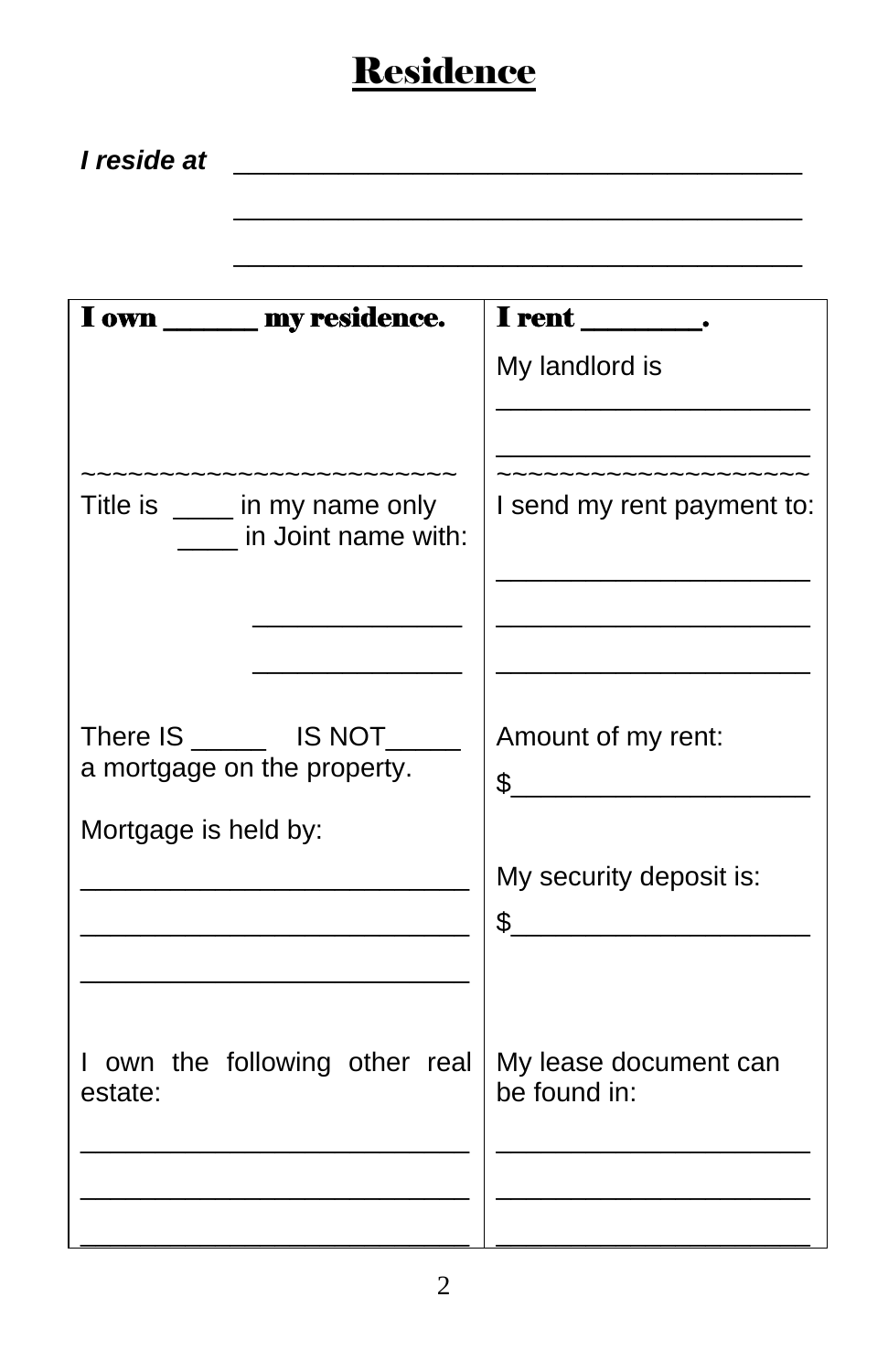### Existence and Location of Documents

### **I have a Last Will and Testament: YES MO**

Location:

Note: It is advisable to have a Will, even if you have already set up a trust or believe that there are limited assets in your estate. By establishing a Will, you can appoint your personal representative, direct to whom your estate is distributed, and waive the need for a personal representative to "post a bond" (pay an insurance premium to ensure the estate is managed properly).

Without a Will, the laws of the state will determine who may serve as your personal representative & how your estate is distributed. In addition, your personal representative may need to incur the additional expense to your estate by having to "post a bond."

| I have a Power of Attorney:                                | <b>YES</b> | NO I             |
|------------------------------------------------------------|------------|------------------|
| I have an Advance Directive /<br><b>Health Care Proxy:</b> |            | YES NO           |
| I have a Living Trust:<br>Location: <u>_______</u> ___     |            |                  |
| I have a Cemetery Plot/Deed: YES                           |            | NO <sub>th</sub> |
| I AM THE BENEFICIARY OF A TRUST YES                        |            | <b>NO</b>        |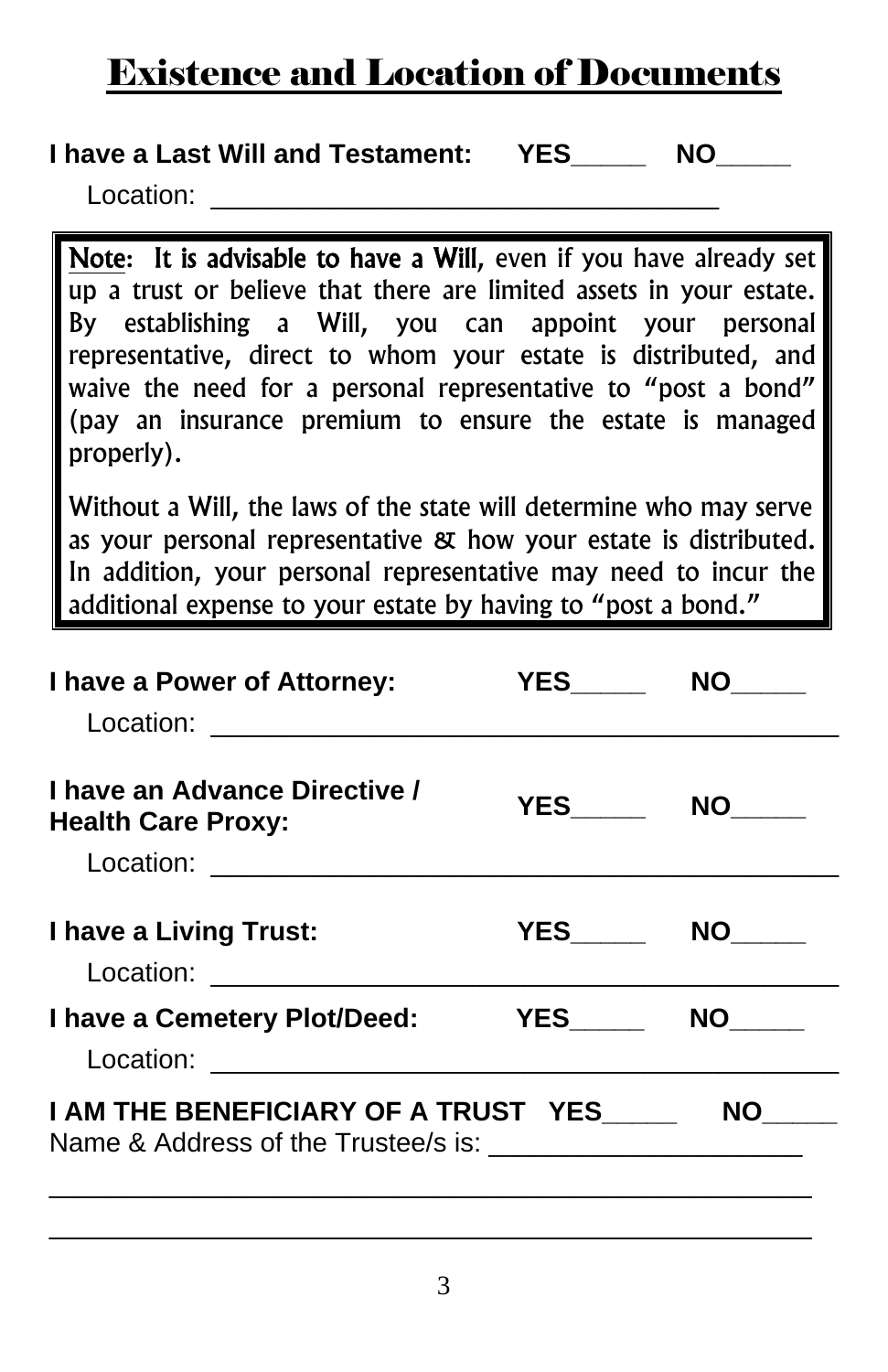| I have a Post Office Box<br>Key is located: <u>example and the set of the set of the set of the set of the set of the set of the set of the set of the set of the set of the set of the set of the set of the set of the set of the set of the set of the se</u> |                 | $YES$ NO $\qquad$ |  |
|------------------------------------------------------------------------------------------------------------------------------------------------------------------------------------------------------------------------------------------------------------------|-----------------|-------------------|--|
| I have a Safe Deposit Box                                                                                                                                                                                                                                        | <b>THES</b> NO  |                   |  |
|                                                                                                                                                                                                                                                                  |                 |                   |  |
|                                                                                                                                                                                                                                                                  |                 |                   |  |
| <b>I have Checking Accounts</b>                                                                                                                                                                                                                                  | YES____ NO ____ |                   |  |
| Account No. __________<br>Held Jointly? YES___ NO___                                                                                                                                                                                                             |                 |                   |  |
| Account No. __<br>Held Jointly? YES___ NO___                                                                                                                                                                                                                     |                 |                   |  |
| Account No. _<br>Held Jointly? YES___ NO___                                                                                                                                                                                                                      |                 |                   |  |
| Account No.<br>Held Jointly? YES_____ NO___                                                                                                                                                                                                                      |                 |                   |  |
| <b>I have Savings Accounts</b>                                                                                                                                                                                                                                   |                 | YES NO            |  |
| Account No. ____<br>Held Jointly? YES___ NO___                                                                                                                                                                                                                   |                 |                   |  |
| Account No. _<br>Held Jointly? YES___ NO___<br>Located at:                                                                                                                                                                                                       |                 |                   |  |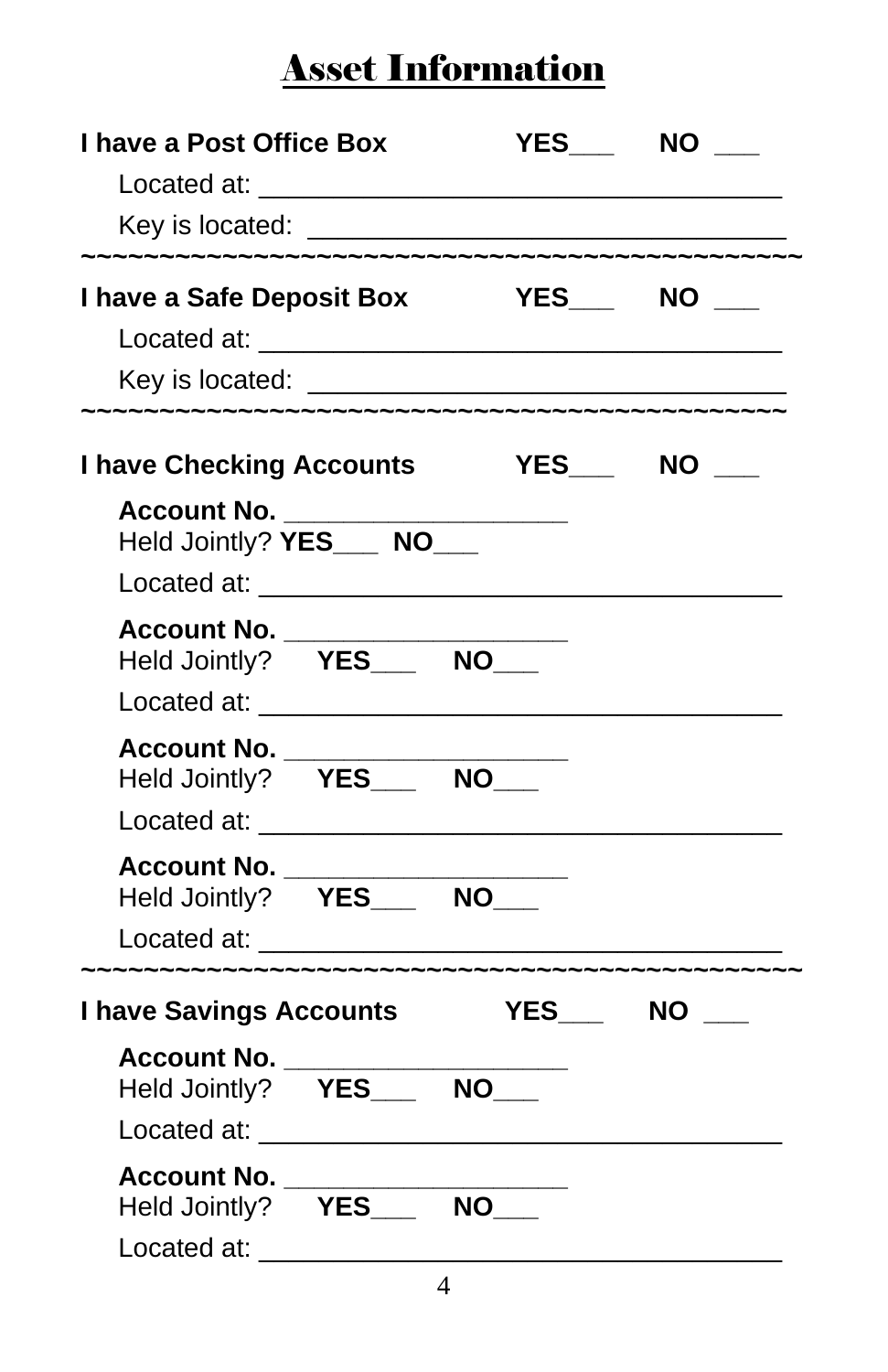(continued)

| <b>I have Stocks/Bonds</b> |                                                                                                                                                                                                                                                                                                               | <b>YES</b> | <b>NO</b> |  |
|----------------------------|---------------------------------------------------------------------------------------------------------------------------------------------------------------------------------------------------------------------------------------------------------------------------------------------------------------|------------|-----------|--|
|                            | Are they located in a brokerage account?                                                                                                                                                                                                                                                                      |            | YES NO    |  |
| Held Jointly?              | If yes, the Account No. is: $\frac{1}{2}$ $\frac{1}{2}$ $\frac{1}{2}$ $\frac{1}{2}$ $\frac{1}{2}$ $\frac{1}{2}$ $\frac{1}{2}$ $\frac{1}{2}$ $\frac{1}{2}$ $\frac{1}{2}$ $\frac{1}{2}$ $\frac{1}{2}$ $\frac{1}{2}$ $\frac{1}{2}$ $\frac{1}{2}$ $\frac{1}{2}$ $\frac{1}{2}$ $\frac{1}{2}$ $\frac{1}{2}$ $\frac$ |            | YES NO    |  |
|                            | If not, where are they located?                                                                                                                                                                                                                                                                               |            |           |  |
|                            |                                                                                                                                                                                                                                                                                                               |            |           |  |
|                            | Note if any are held jointly or are payable upon death (POD)<br>to others: ________________________________                                                                                                                                                                                                   |            |           |  |
|                            | I have U.S. Savings Bonds YES___ NO___                                                                                                                                                                                                                                                                        |            |           |  |
| Located:                   | <u> 1989 - Johann John Stone, mars eta biztanleria (</u>                                                                                                                                                                                                                                                      |            |           |  |
| Located:                   |                                                                                                                                                                                                                                                                                                               |            |           |  |
| Located:                   |                                                                                                                                                                                                                                                                                                               |            |           |  |
| Located:                   | <u> 1989 - Johann Stein, mars an deutscher Stein und der Stein und der Stein und der Stein und der Stein und der</u>                                                                                                                                                                                          |            |           |  |
| Located:                   |                                                                                                                                                                                                                                                                                                               |            |           |  |

Note if any are held jointly or are payable upon death (POD) to others: \_\_\_\_\_\_\_\_\_\_\_\_\_\_\_\_\_\_\_\_\_\_\_\_\_\_\_\_\_\_\_\_\_\_\_\_\_\_\_\_

\_\_\_\_\_\_\_\_\_\_\_\_\_\_\_\_\_\_\_\_\_\_\_\_\_\_\_\_\_\_\_\_\_\_\_\_\_\_\_\_\_\_\_\_\_\_\_\_

\_\_\_\_\_\_\_\_\_\_\_\_\_\_\_\_\_\_\_\_\_\_\_\_\_\_\_\_\_\_\_\_\_\_\_\_\_\_\_\_\_\_\_\_\_\_\_\_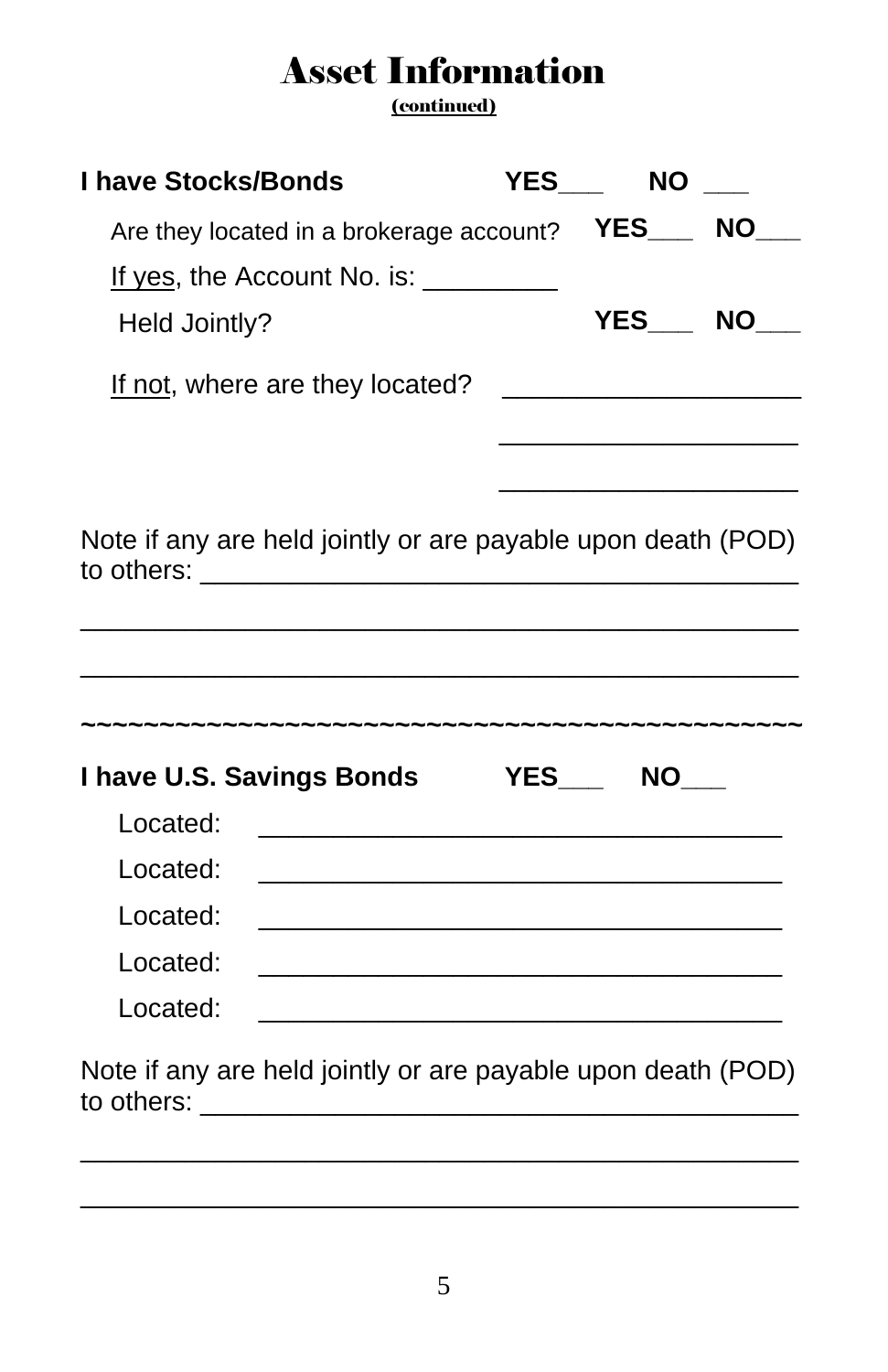(continued)

| I have a motor vehicle(s) in my name:                    | <b>YES____ NO____</b> |
|----------------------------------------------------------|-----------------------|
| I have a boat(s) in my name:                             | <b>YES____ NO____</b> |
| I have a trailer(s) in my name:                          | <b>YES____ NO____</b> |
|                                                          |                       |
|                                                          |                       |
|                                                          |                       |
|                                                          |                       |
|                                                          |                       |
| I have a pension                                         | YES NO                |
|                                                          |                       |
| Is asset payable upon death to others? YES______ NO_____ |                       |
| I have other death benefits                              | YES NO                |
|                                                          |                       |
|                                                          |                       |
| Is asset payable upon death to others? YES____ NO____    |                       |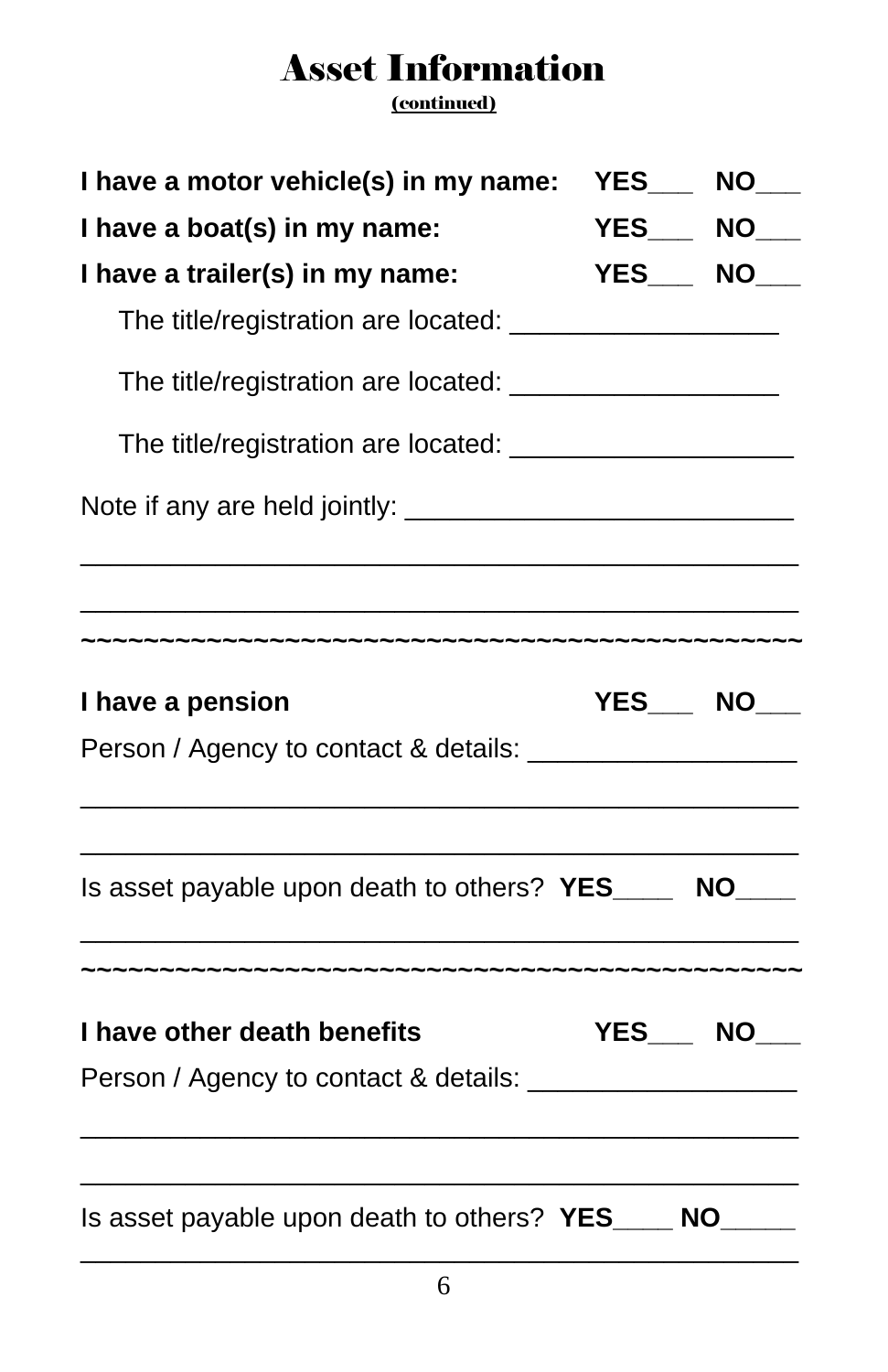(continued)

### **OTHER ASSETS NOT ALREADY NAMED:**

Held Jointly/Payable Upon Death to others? YES NO

#### 

Held Jointly/Payable Upon Death to others? YES\_NO\_

#### 

Held Jointly/Payable Upon Death to others? YES\_NO\_

#### 

Held Jointly/Payable Upon Death to others? YES\_NO\_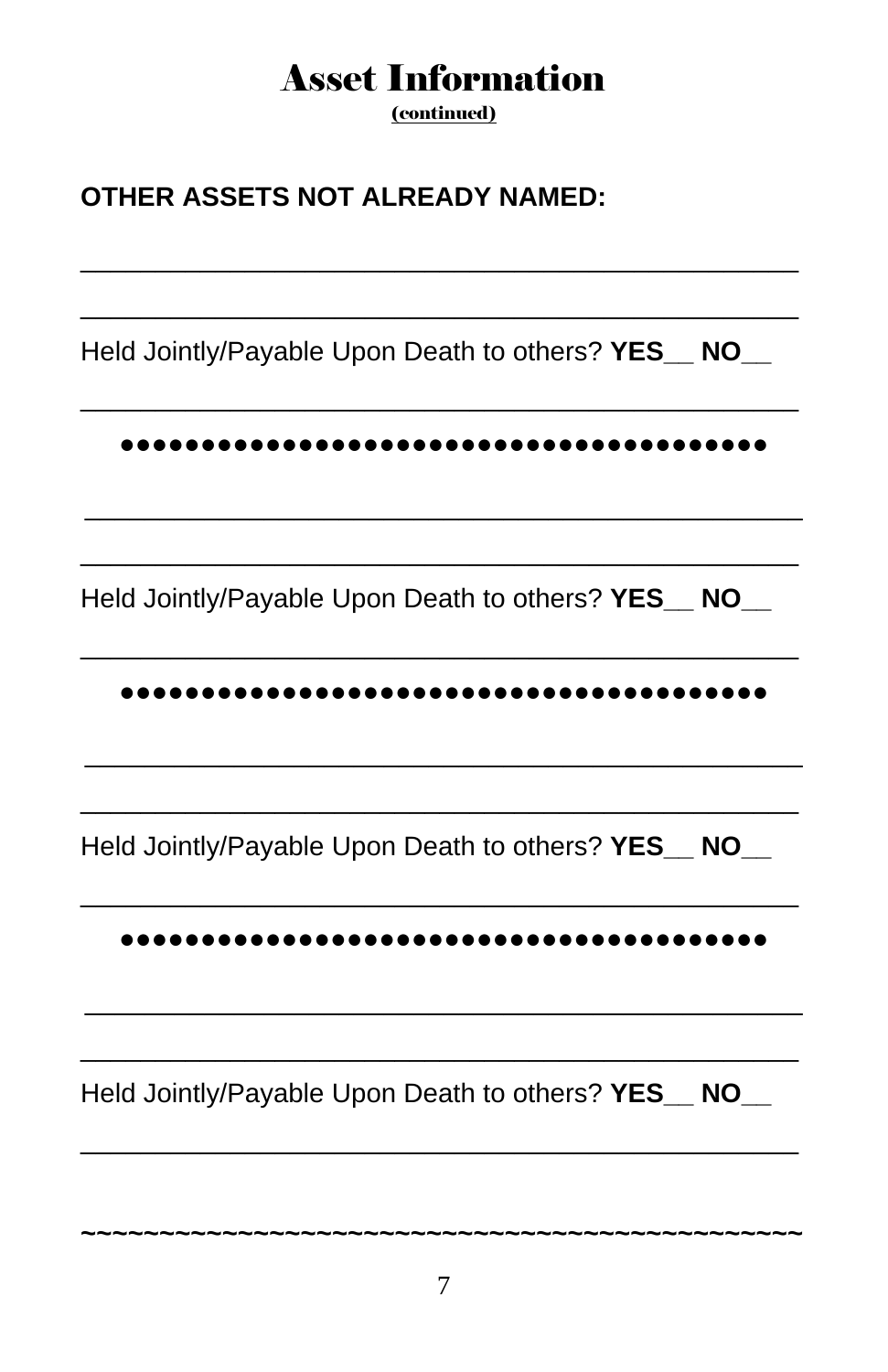### **Personal Property**

I have the following and keep it at the listed location/s:

|                               | Jewelry: YES____ NO___ Located at: ______________     |
|-------------------------------|-------------------------------------------------------|
|                               | Furs: YES___ NO___ Located at: ______________         |
|                               | Other: YES___ NO___ Located at: _____________         |
|                               | Other: YES___ NO___ Located at: _____________         |
|                               | Other: YES___ NO___ Located at: _____________         |
| Note if any are held jointly: |                                                       |
|                               |                                                       |
|                               |                                                       |
|                               |                                                       |
|                               |                                                       |
|                               | The personal property _______IS ______IS NOT insured. |
|                               |                                                       |
|                               |                                                       |
|                               |                                                       |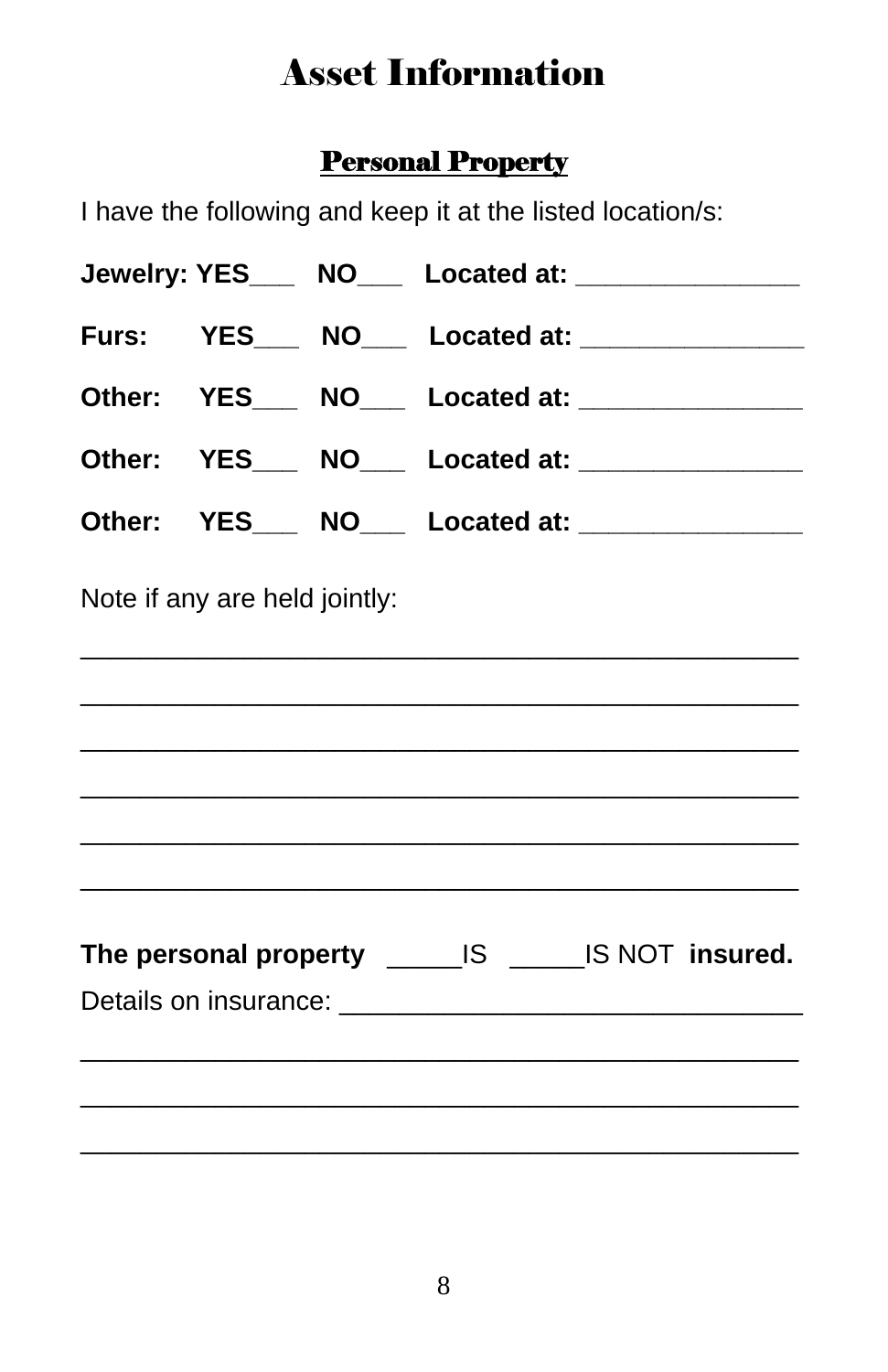# Insurance Information

| I have Homeowners/Renters Insurance YES NO    |        |           |
|-----------------------------------------------|--------|-----------|
| Company & address where I send payments:      |        |           |
|                                               |        |           |
|                                               |        |           |
| I have Auto Insurance                         | YES    | <b>NO</b> |
| Company & address where I send payments:      |        |           |
|                                               |        |           |
|                                               |        |           |
| I have Health Insurance                       | YES NO |           |
| Company & address where I send payments:      |        |           |
|                                               |        |           |
| Telephone Number: ___________________________ |        |           |
| <b>I have Prescription Assistance</b>         | YES NO |           |
| Agency/Company & address:                     |        |           |
|                                               |        |           |
| Telephone Number: __________________________  |        |           |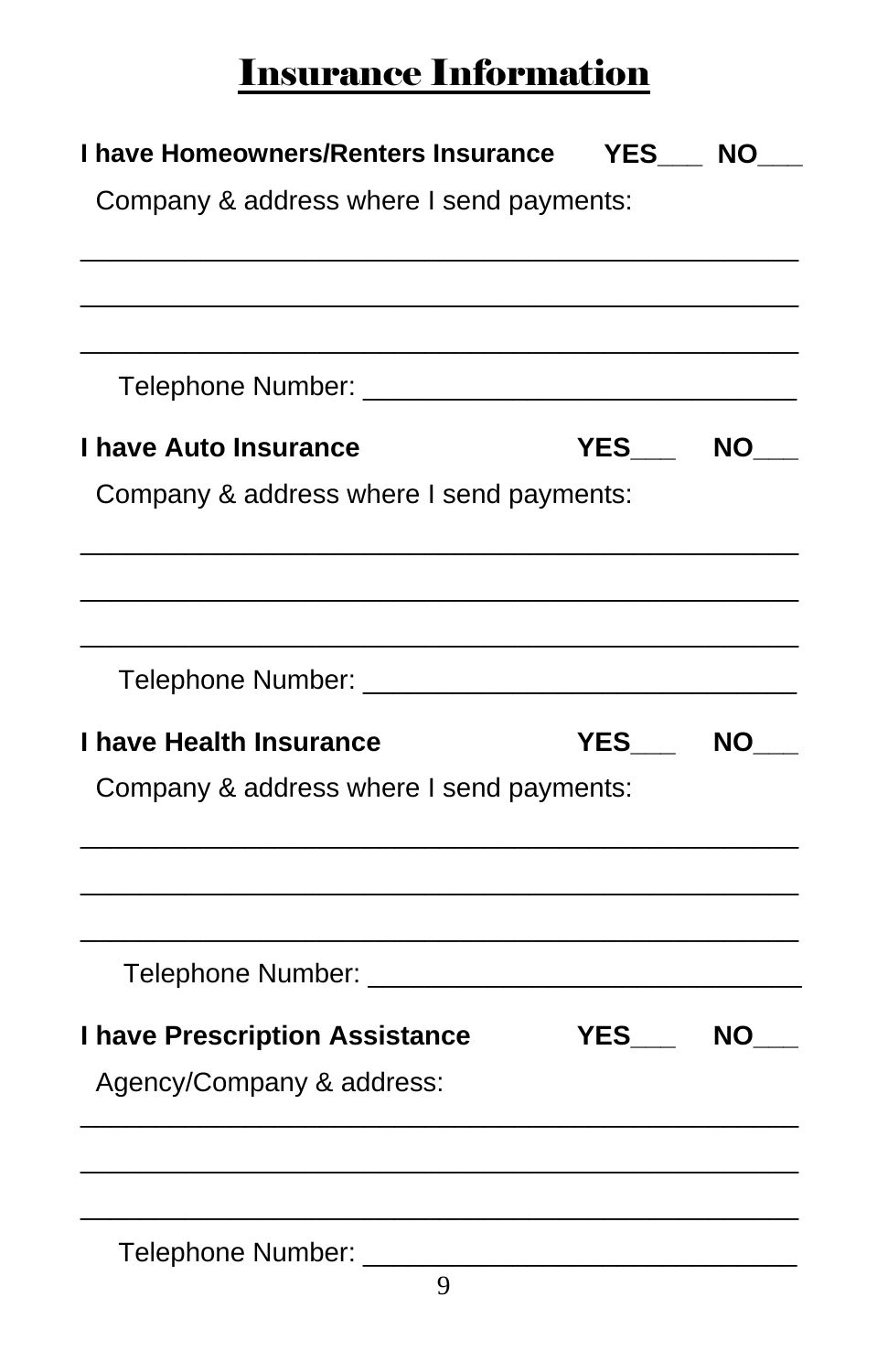# Insurance Information

(Continued)

| I have Life Insurance                    | YES NO |  |
|------------------------------------------|--------|--|
| Company & address where I send payments: |        |  |
|                                          |        |  |
|                                          |        |  |
|                                          |        |  |
| Beneficiary on policy: YES____ NO___     |        |  |
|                                          |        |  |
|                                          |        |  |
| Company & address where I send payments: |        |  |
|                                          |        |  |
|                                          |        |  |
|                                          |        |  |
| Beneficiary on policy: YES____ NO___     |        |  |
|                                          |        |  |
|                                          |        |  |
| Company & address where I send payments: |        |  |
|                                          |        |  |
|                                          |        |  |
|                                          |        |  |
| Telephone Number: ________________       |        |  |
| Beneficiary on policy: YES____ NO___     |        |  |
|                                          |        |  |
|                                          |        |  |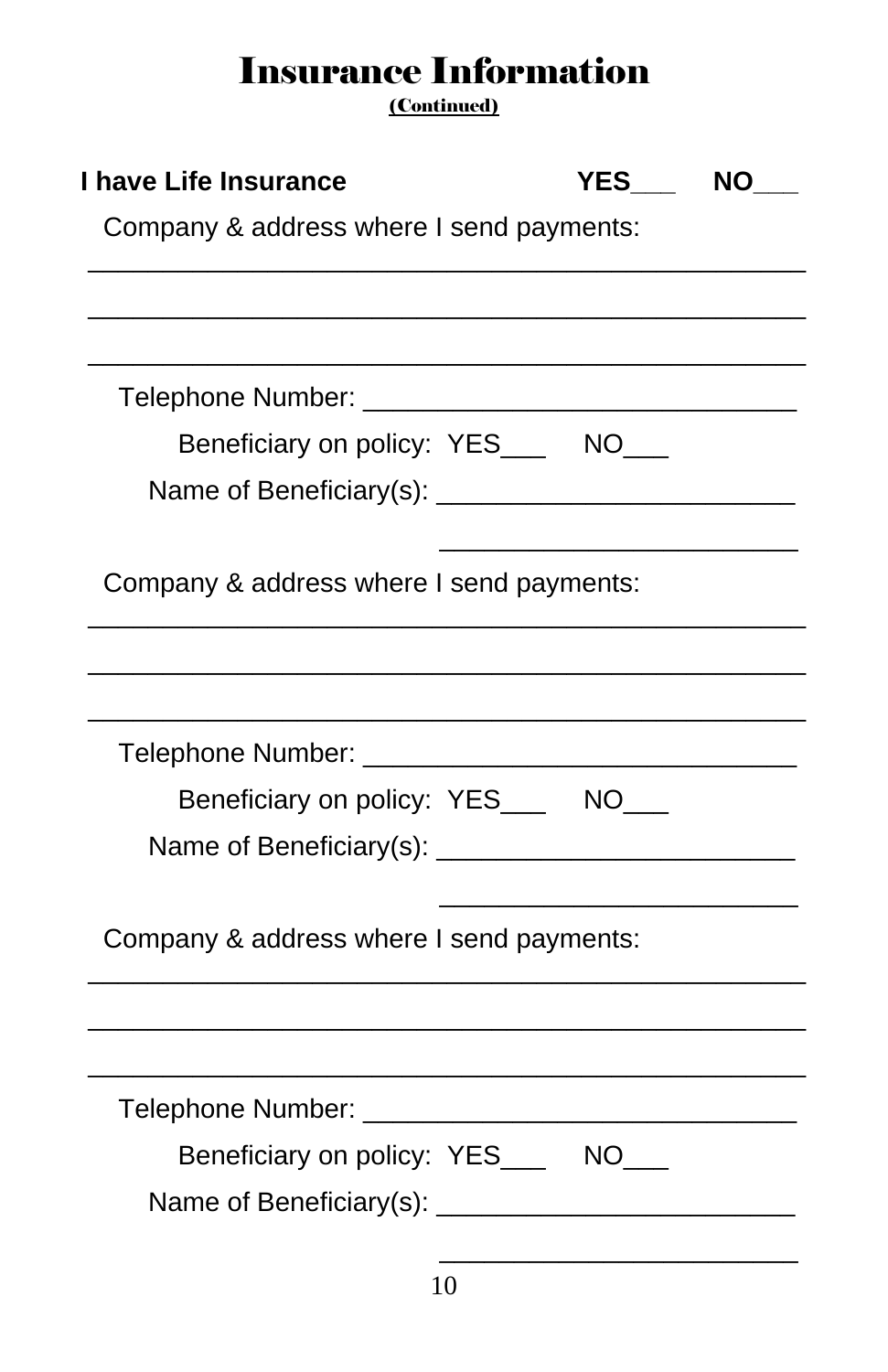# **Liabilities**

| Company & address where I send payments: |             |
|------------------------------------------|-------------|
|                                          |             |
|                                          |             |
|                                          |             |
|                                          | YES NO      |
| Company & address where I send payments: |             |
|                                          |             |
|                                          |             |
| Company & address where I send payments: |             |
|                                          |             |
|                                          |             |
|                                          | YES___ NO__ |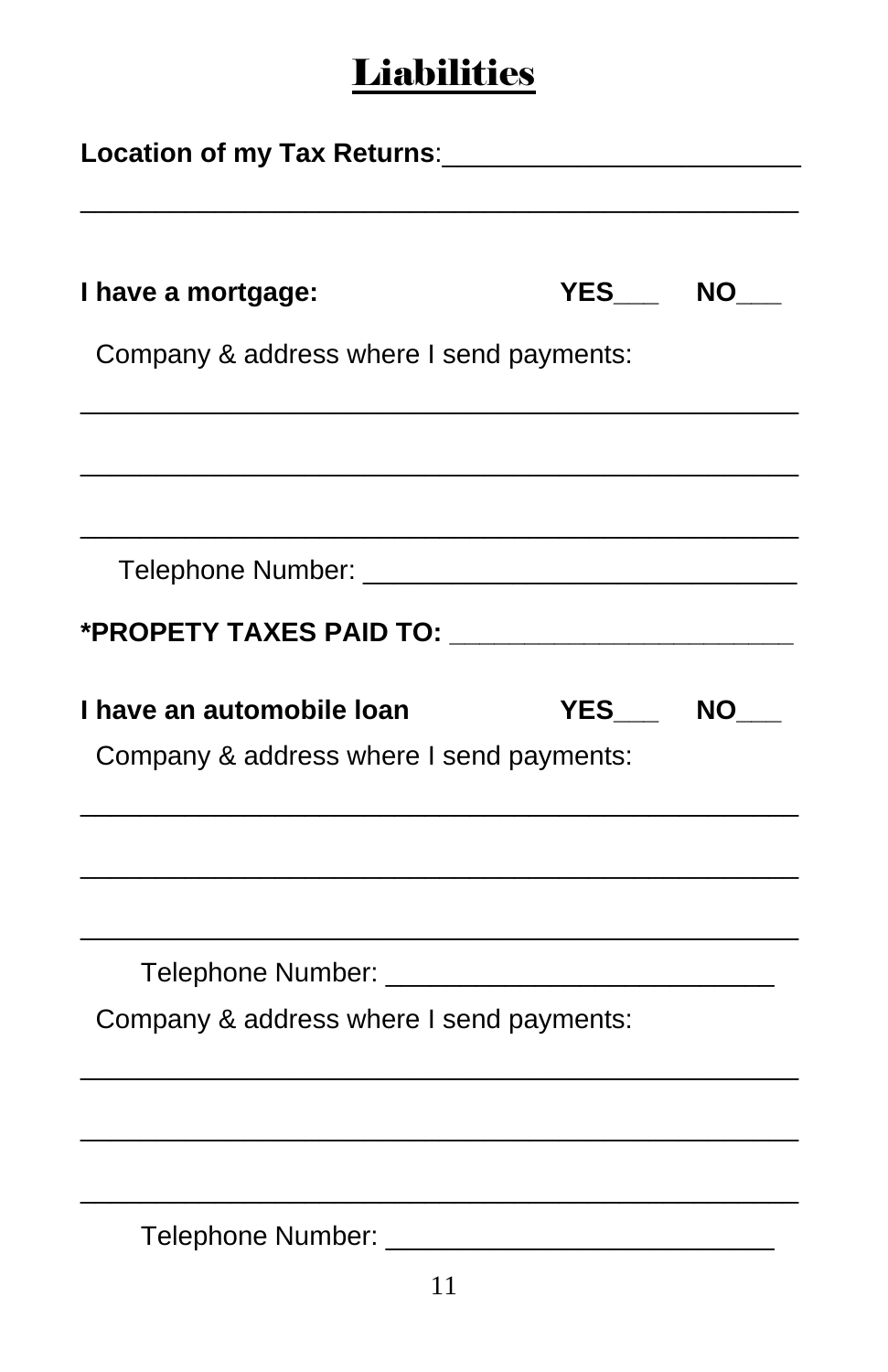### **Liabilities**

(Continued)

| I have a credit card(s)                                        | YES NO     |    |
|----------------------------------------------------------------|------------|----|
| <b>Account No.</b><br>Company & address where I send payments: |            |    |
|                                                                |            |    |
|                                                                |            |    |
|                                                                |            |    |
| <b>Account No.</b><br>Company & address where I send payments: |            |    |
|                                                                |            |    |
|                                                                |            |    |
| <b>Account No.</b>                                             |            |    |
| Company & address where I send payments:                       |            |    |
| Telephone Number: ___________________________                  |            |    |
|                                                                |            |    |
| I have other debts<br>Company & address where I send payments: | <b>YES</b> | NO |
|                                                                |            |    |
| Telephone Number:                                              |            |    |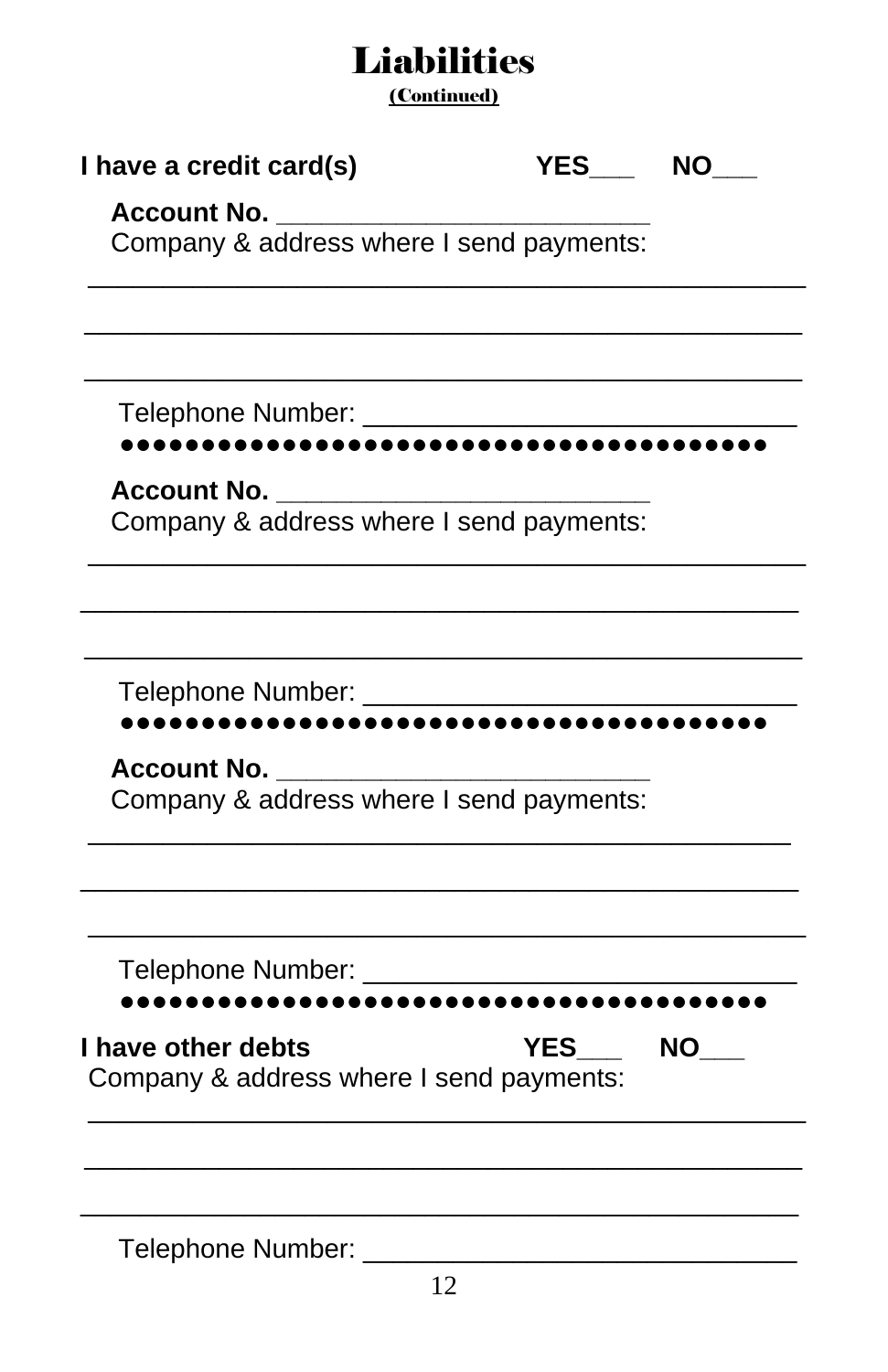### In the event of my death, please notify the following people: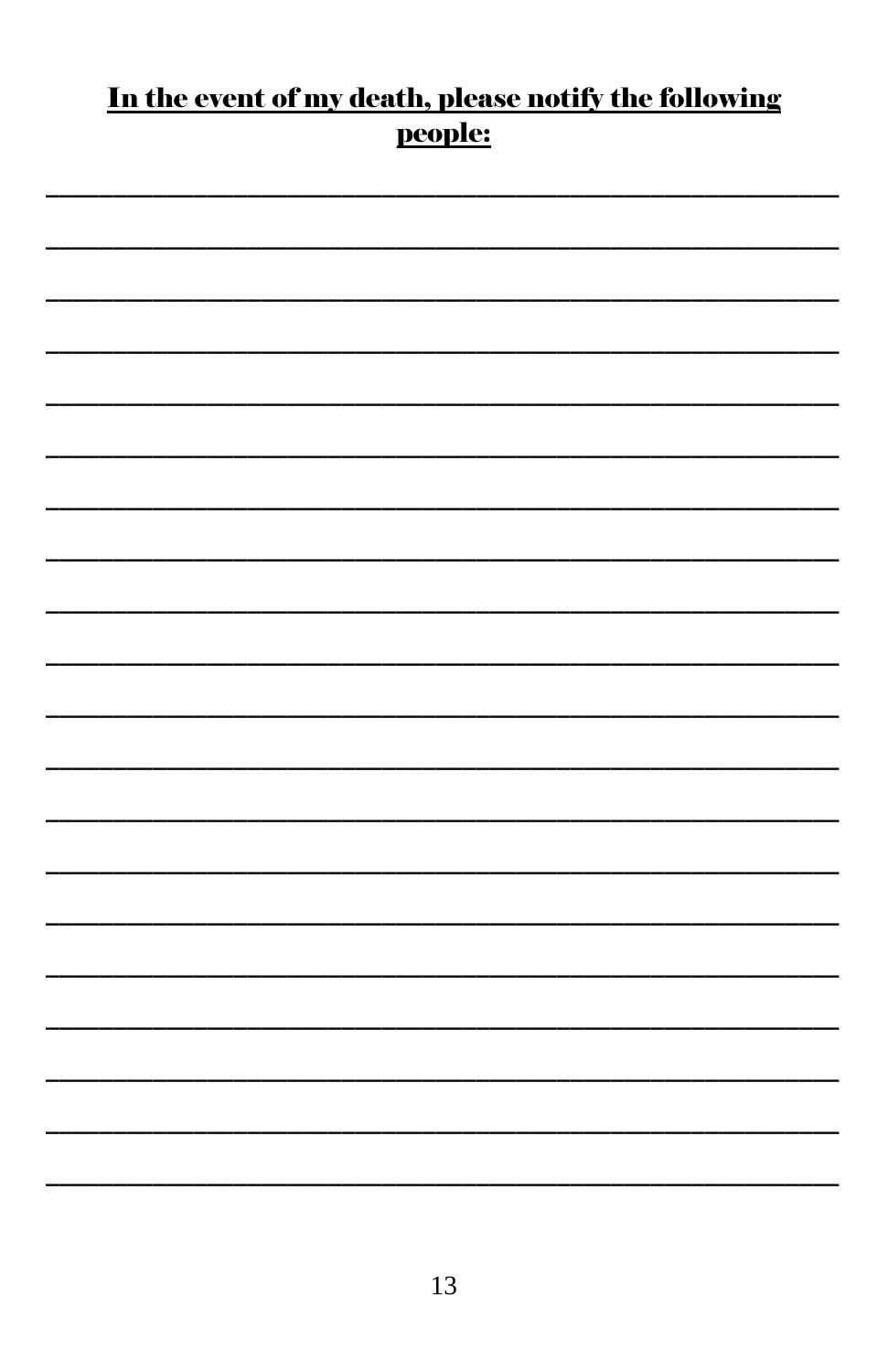### In the event of my death, please notify these professionals:

| Clergyperson:               |                                            |  |  |  |
|-----------------------------|--------------------------------------------|--|--|--|
|                             | Telephone: ____________________________    |  |  |  |
| <b>Executor of Estate:</b>  |                                            |  |  |  |
|                             | Telephone: _______________________________ |  |  |  |
| <b>Employer:</b>            |                                            |  |  |  |
|                             | Telephone: _______________________________ |  |  |  |
| <b>Attorney:</b>            |                                            |  |  |  |
|                             |                                            |  |  |  |
| <b>Accountant:</b>          |                                            |  |  |  |
|                             | Telephone: ____________________________    |  |  |  |
| Insurance broker:           |                                            |  |  |  |
|                             | Telephone: _______________________________ |  |  |  |
| <b>Broker:</b>              |                                            |  |  |  |
|                             | Telephone: ___________________________     |  |  |  |
| Other:                      |                                            |  |  |  |
|                             | Telephone: ___________________________     |  |  |  |
|                             |                                            |  |  |  |
|                             | Telephone: _______________________________ |  |  |  |
|                             |                                            |  |  |  |
|                             | Telephone: ____________________________    |  |  |  |
|                             |                                            |  |  |  |
| My Address book is located: |                                            |  |  |  |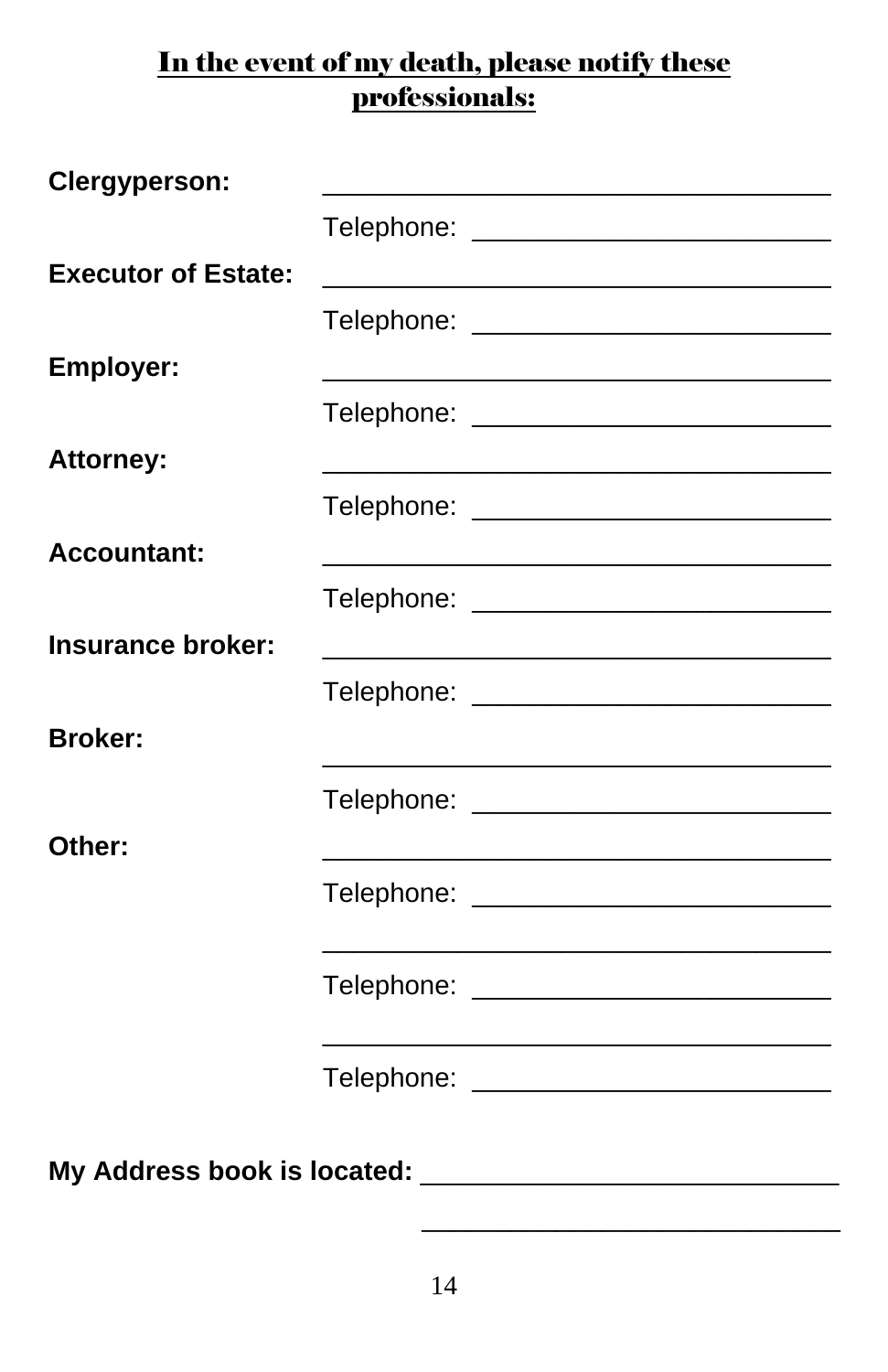### Arrangements upon my death

### **I have a prepaid funeral trust**

**YES\_\_\_ NO\_\_\_**

 (This is not a life insurance policy that will pay for the cost of the funeral)

### **Designated funeral home:**

# I wish to be *or* have arranged to be:

\_\_\_\_\_\_\_\_\_\_\_\_\_\_\_\_\_\_\_\_\_\_\_\_\_\_\_\_\_\_\_\_\_\_\_\_\_\_\_\_\_\_\_\_\_\_\_\_

\_\_\_\_\_\_\_\_\_\_\_\_\_\_\_\_\_\_\_\_\_\_\_\_\_\_\_\_\_\_\_\_\_\_\_\_\_\_\_\_\_\_\_\_\_\_\_\_

\_\_\_\_\_\_\_\_\_\_\_\_\_\_\_\_\_\_\_\_\_\_\_\_\_\_\_\_\_\_\_\_\_\_\_\_\_\_\_\_\_\_\_\_\_\_\_\_

| <b>Buried</b>                            | YES NO       |  |  |  |  |
|------------------------------------------|--------------|--|--|--|--|
| Location:                                |              |  |  |  |  |
|                                          |              |  |  |  |  |
|                                          |              |  |  |  |  |
|                                          |              |  |  |  |  |
| <b>Cremated</b>                          | YES___ NO___ |  |  |  |  |
| Please do the following with my remains: |              |  |  |  |  |
|                                          |              |  |  |  |  |
|                                          |              |  |  |  |  |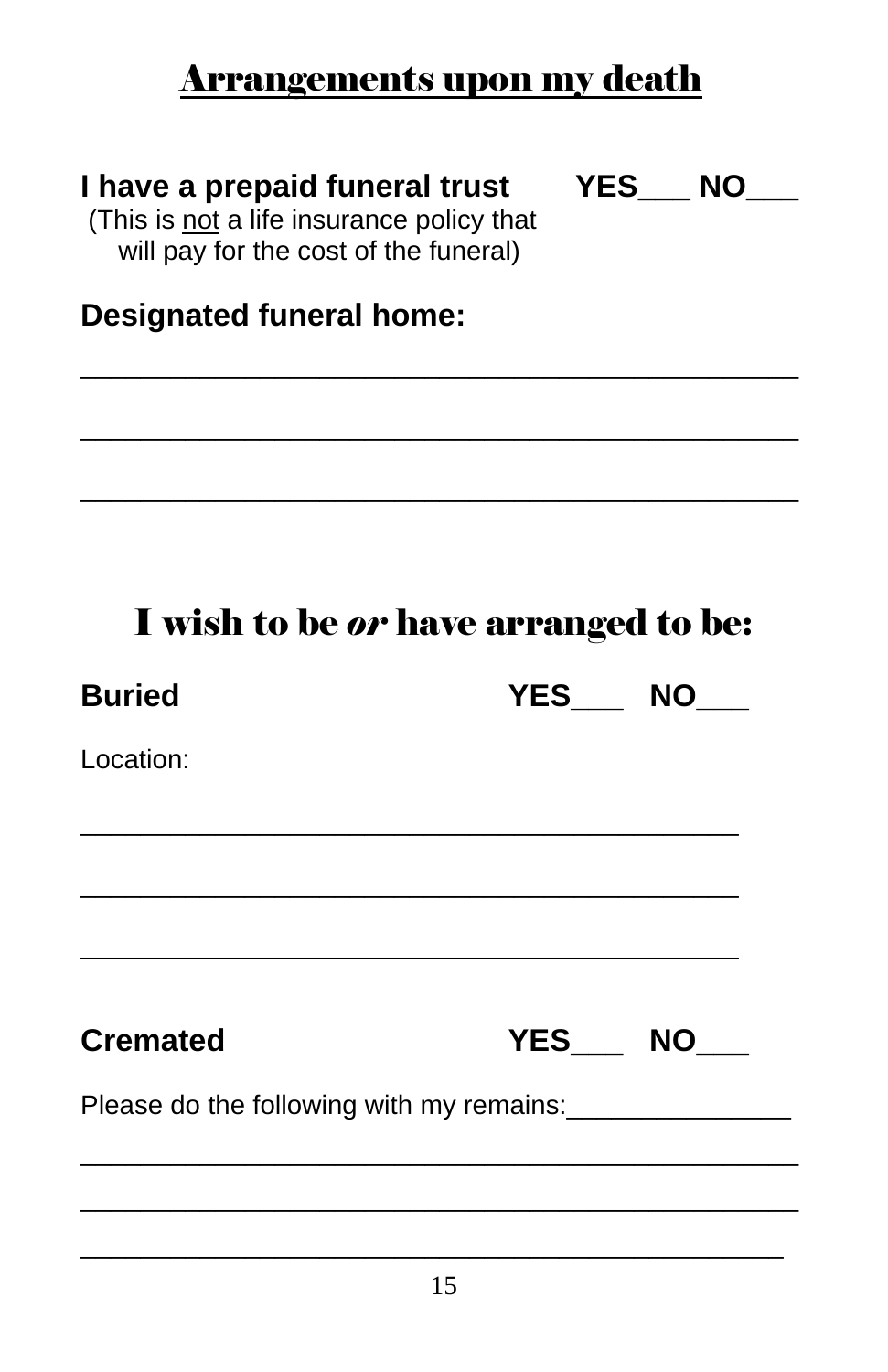# **My wishes regarding** <u>funeral, memorial or other service</u>